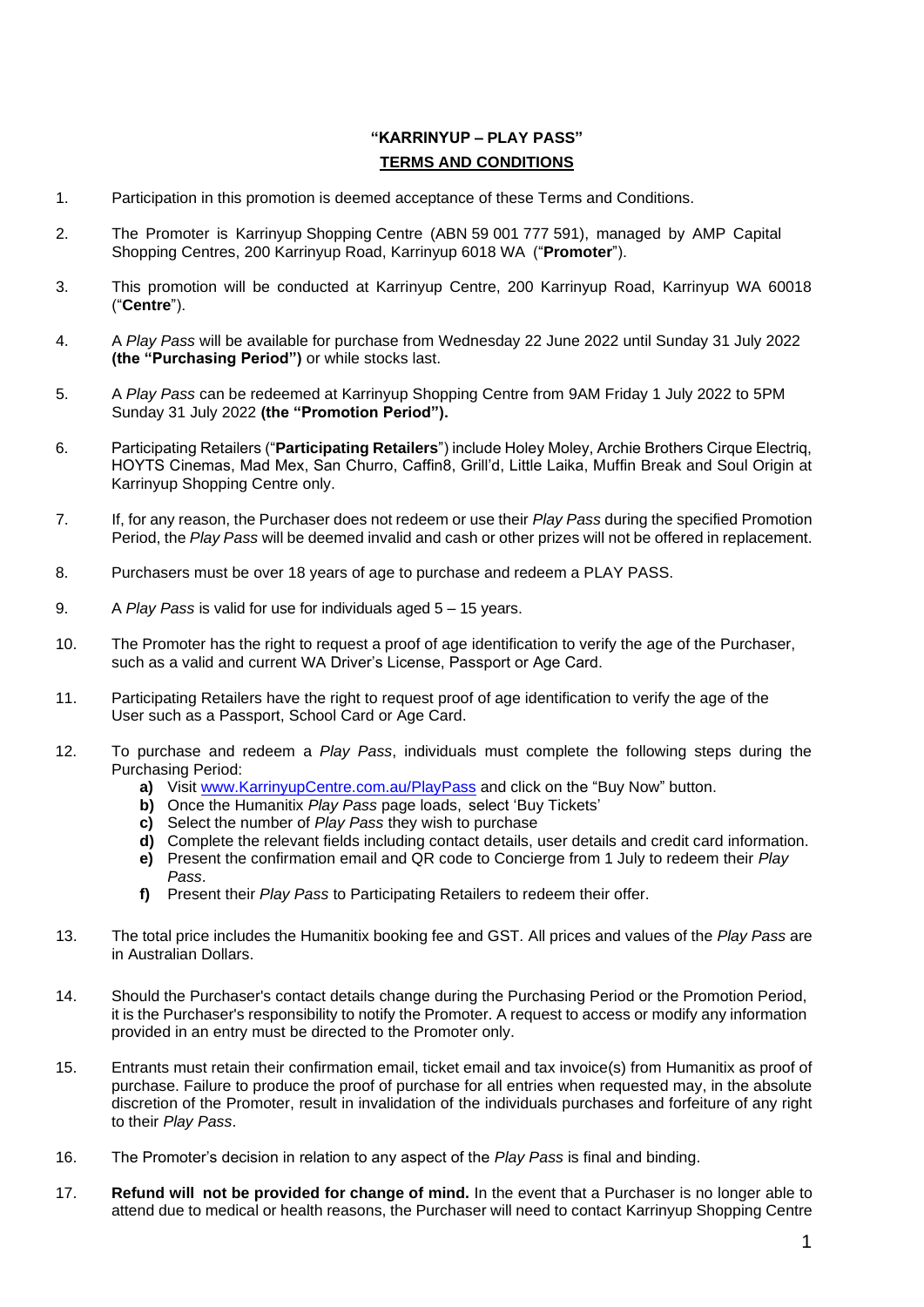and provide relevant documentation. Refunds will be reviewed on a case by case basis.

- 18. The Promoter reserves the right, at any time, to verify the validity of purchases and the purchaser (including a purchaser's identity, age and place of residence) and reserves the right, in its sole discretion, to disqualify any individual who the Promoter has reason to believe has breached any of these Terms and Conditions, tampered with the purchasing process or engaged in any unlawful or other improper misconduct calculated to jeopardise fair and proper payments of the *Play Pass*. Errors and omissions may be accepted at the Promoter's discretion. Failure by the Promoter to enforce any of its rights at any stage does not constitute a waiver of those rights. The Promoter's legal rights to recover damages or other compensation from such an offender are reserved.
- 19. If there is a dispute as to the identity of a purchaser, the Promoter reserves the right, in its sole discretion, to determine the identity of the purchaser.
- 20. The following terms and conditions apply to Participating Retailers of the *Play Pass*:

# **a) Archie Brothers Cirque Electriq 1 x hour Game Card and 1 x Game of Laser Tag:**

- i. *Play Pass* must be presented to redeem offer.
- ii. Redeemable for 1 x free hour time card and 1 x free game of laser tag, valued at  $$35$
- iii. Entry is subject to availability.<br>iv Available Monday to Thursday
- Available Monday to Thursday until 7 pm daily in venue, based on availability.
- v. Available Friday until 5pm in venue, based on availability.

### **b) Archie Brothers Cirque Electriq – 1 x Classic Milkshake and 1 x Fries:**

- i. *Play Pass* must be presented to redeem offer.
- ii. Redeemable for 1 x free classic milkshake and 1 x free fries, valued at \$10.
- iii. Available Monday to Thursday until 7 pm daily in venue, based on availability.

#### iv. Friday until 5pm in venue, based on availability.

#### **c) Caffin8 – 1 x Sausage Roll and 1 x Small Drink. Plus buy one, get one free tea or coffee:** i. *Play Pass* must be presented to redeem offer.

- ii. Redeemable for 1 x free sausage roll and 1 x free small drink, valued at \$5.
- iii. Available Monday to Thursday until 7 pm daily in venue, based on availability.
- iv. Friday until 5pm in venue, based on availability.

## **d) Grill'd – 1 x Kids Mini Me Meal:**

- i. *Play Pass* must be presented to redeem offer.<br>ii. Redeemable for 1 x free Kids Mini Me Meal, va
- Redeemable for 1 x free Kids Mini Me Meal, valued at \$12.95.
- iii. Available Monday to Thursday until 7 pm daily in venue, based on availability.
- iv. Friday until 5pm in venue, based on availability.

### **e) Holey Moley – 1 x 9-Hole Game of Mini-Golf:**

- i. *Play Pass* must be presented to redeem offer.
- ii. Redeemable for 1 x free 9-hole game of mini-golf, valued at \$10.
- iii. Entry is subject to availability.
- iv. Available Monday to Thursday until 7 pm daily in venue, based on availability.
- v. Available Friday until 5pm in venue, based on availability.

### **f) Hoyts Cinemas – 1 x Kids Movie Ticket:**

- i. *Play Pass* must be presented to redeem offer.
- ii. Redeemable for 1 x free kids movie ticket, valued at \$13.95.
- iii. Available Monday to Thursday until 7 pm daily in venue, based on availability.
- iv. Friday until 5pm in venue, based on availability.

### **g) Little Laika – 1 x Kids Menu Item:**

- i. *Play Pass* must be presented to redeem offer.
- ii. Redeemable for 1 x free kids menu item, valued at \$9.50.
- iii. Further conditions may apply, see in-store for details.

# **h) Mad Mex – 1 x Kids Cheese Quesadilla and Juice:**

- i. *Play Pass* must be presented to redeem offer.
	- ii. Redeemable for 1 x free Kids Cheese Quesadilla and Juice, valued at \$9.70.<br>iii. Further conditions may apply, see in-store for details.
	- Further conditions may apply, see in-store for details.

# **i) Muffin Break – 1 x Muffin**

- i. *Play Pass* must be presented to redeem offer.
- ii. Redeemable for 1 x free muffin, valued at \$4.90.<br>iii. Excludes the Fancy Collection.
- Excludes the Fancy Collection.
- iv. Further conditions may apply, see in-store for details.
- **j) San Churro – 1 x Mini Milkshake and 1 x Kids Churros:**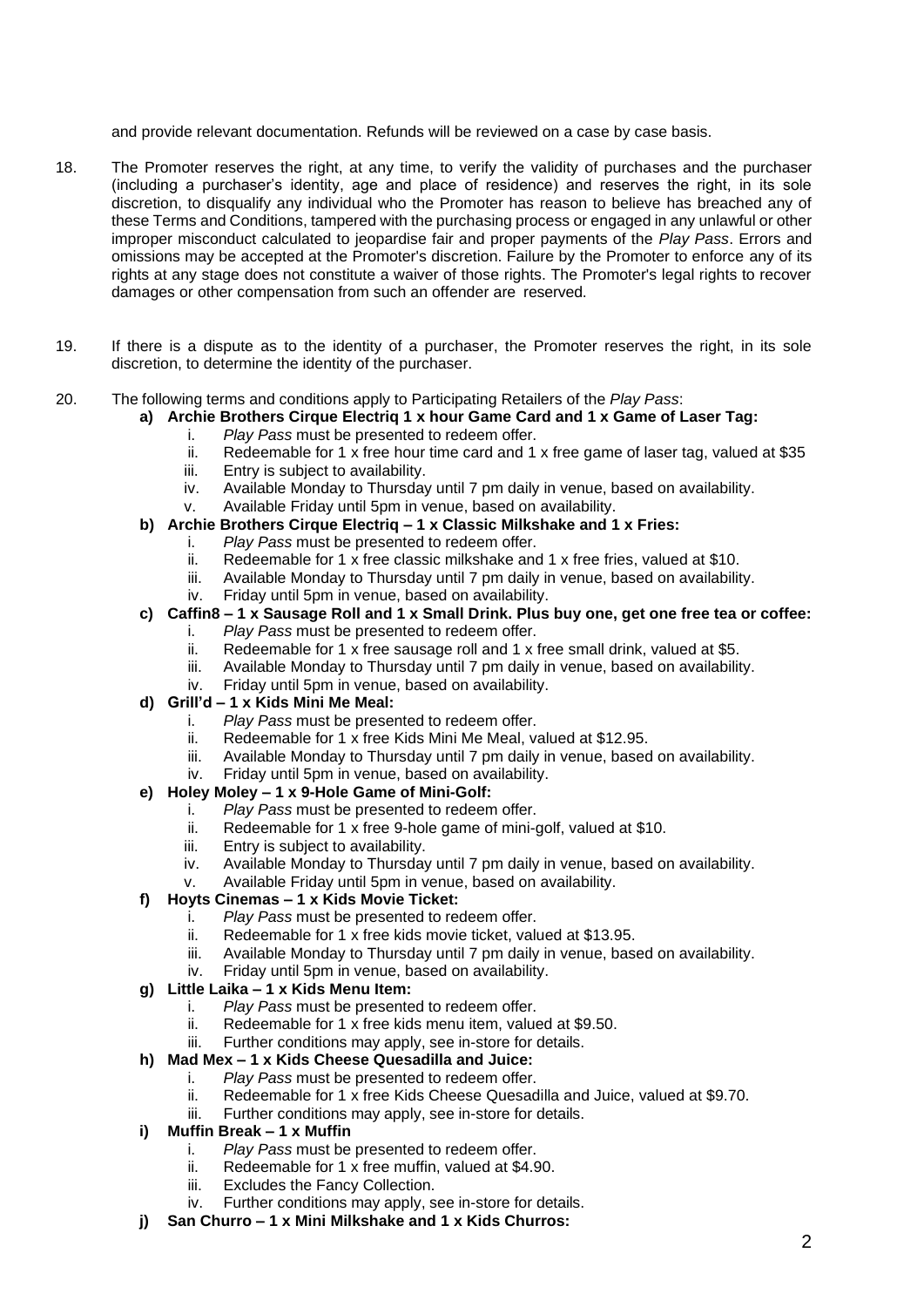- i. *Play Pass* must be presented to redeem offer.
- ii. Redeemable for 1 x free Mini Milkshake and 1x free Kids Churros, valued at \$8.00 iii. No surcharge for milk alternatives
- No surcharge for milk alternatives.
- iv. Further conditions may apply, see in-store for details.
- **k) Soul Origin – 1 x Small Double Hot Chocolate:**
	- i. *Play Pass* must be presented to redeem offer.
	- ii. Redeemable for 1 x free small double hot chocolate, valued at \$4.40.
	- iii. No surcharge for milk alternatives.
	- iv. Further conditions apply, see in-store for details.

#### **l) Strike Bowling – 1 x Game of Bowling:**

- i. *Play Pass* must be presented to redeem offer.
- ii. Redeemable for 1 x free game of bowling, valued at \$14.95<br>iii. Entry is subiect to availability.
- Entry is subject to availability.
- iv. Available Monday to Thursday until 7 pm daily in venue, based on availability.
- v. Available Friday until 5pm in venue, based on availability.
- vi. Further conditions may apply, see in-store for details.

#### **m) Valet – 1 x Valet Parking Pass:**

- i. *Play Pass* must be presented to redeem offer.
- ii. Redeemable for 1 x free Valet Parking pass, valued at \$15.
- iii. Not valid on weekends.
- 21. *Play Pass*es are not transferable or exchangeable and cannot be taken as cash, unless otherwise specified.
- 22. Purchases are deemed to be received at the time of receipt into the Promoter's database. The Promoter is not responsible for receipt of incorrect, inaccurate or incomplete information either caused by website users or by any of the equipment used, or by any computers or technology used by intermediaries, service providers, or business partners to facilitate the campaign.
- 23. By purchasing a *Play Pass*, Purchasers are providing consent for the Promoter to hold and use their personal information.
- 24. If for any reason the Promotion cannot be implemented as planned (whether caused by infection by computer virus, line drop out, bugs, tampering, unauthorised intervention, fraud, technical failures or any other cause beyond the control of the Promoter which corrupts or affects the administration, security, fairness or integrity of the offer), the Promoter reserves the right in its sole discretion, (subject to any written direction given by a relevant regulatory authority), to cancel, terminate, modify or suspend the offer. The Promoter may in its sole discretion disqualify any individual who tampers with the purchasing process.
- 25. Any cost associated with accessing the website/Humanitix page is the Purchasers responsibility and is dependent on the Internet service provider used.
- 26. Nothing in these Terms and Conditions limits, excludes or modifies or purports to limit, exclude or modify the statutory consumer guarantees as provided under the Competition and Consumer Act, as well as any other implied warranties under the ASIC Act or similar consumer protection laws in WA ("**Non-Excludable Guarantees**"). Except for any liability that cannot by law be excluded, including the Non-Excludable Guarantees, the Promoter (including its respective officers, employees and agents) excludes all liability (including negligence), for any personal injury; or any loss or damage (including loss of opportunity); whether direct, indirect, special or consequential, arising in any way out of the promotion.
- 27. Except for any liability that cannot by law be excluded, including the Non-Excludable Guarantees, the Promoter (including its respective officers, employees and agents) is not responsible for and excludes all liability (including negligence), for any personal injury; or any loss or damage (including loss of opportunity); whether direct, indirect, special or consequential, arising in any way out of: (a) any technical difficulties or equipment malfunction (whether or not under the Promoter's control); (b) any theft, unauthorised access or third party interference; (c) any purchase that is late, lost, altered, damaged or misdirected (whether or not after their receipt by the Promoter) due to any reason beyond the reasonable control of the Promoter; (d) any variation in ticket value to that stated in these Terms and Conditions; (e) any tax liability incurred by a winner or entrant; or (f) taking/use of a ticket.